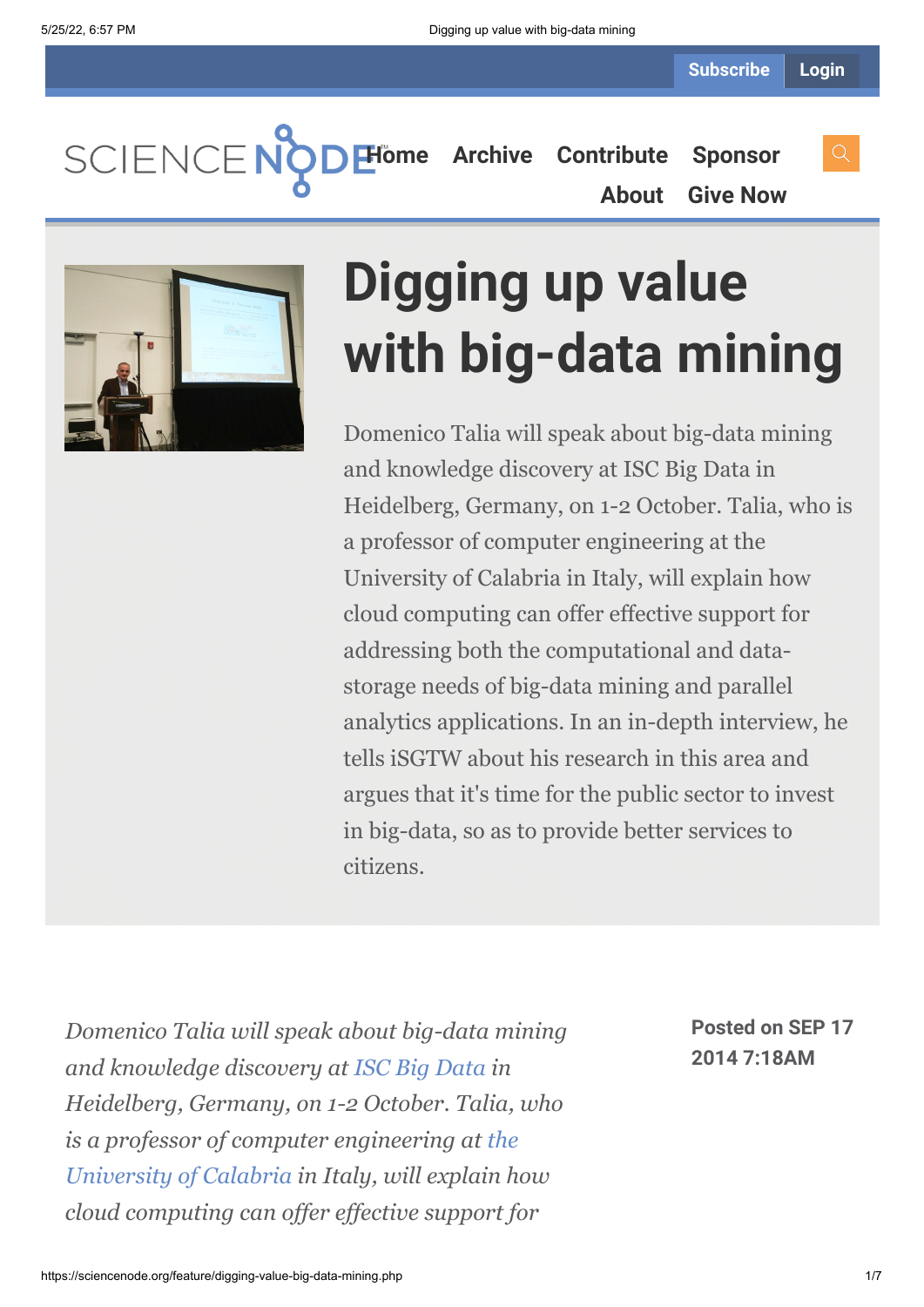

*"Scientific sectors that fail to make full use of the huge amounts of digital data available today risk losing out on the significant opportunities that big data can offer," says Talia. Front page image shows Talia speaking at [SC13](http://sc13.supercomputing.org/) in Denver, Colorado, US.*

*addressing both the computational and datastorage needs of big-data mining and parallel analytics applications. In an in-depth interview, he tells* iSGTW *about his research in this area and argues that it's time for the public sector to invest in big-data, so as to provide better services to citizens.*



**[Andrew Purcell](https://sciencenode.org/author/andrew-purcell.php)** European editor

**Share this story**





#### **What is 'big data'?**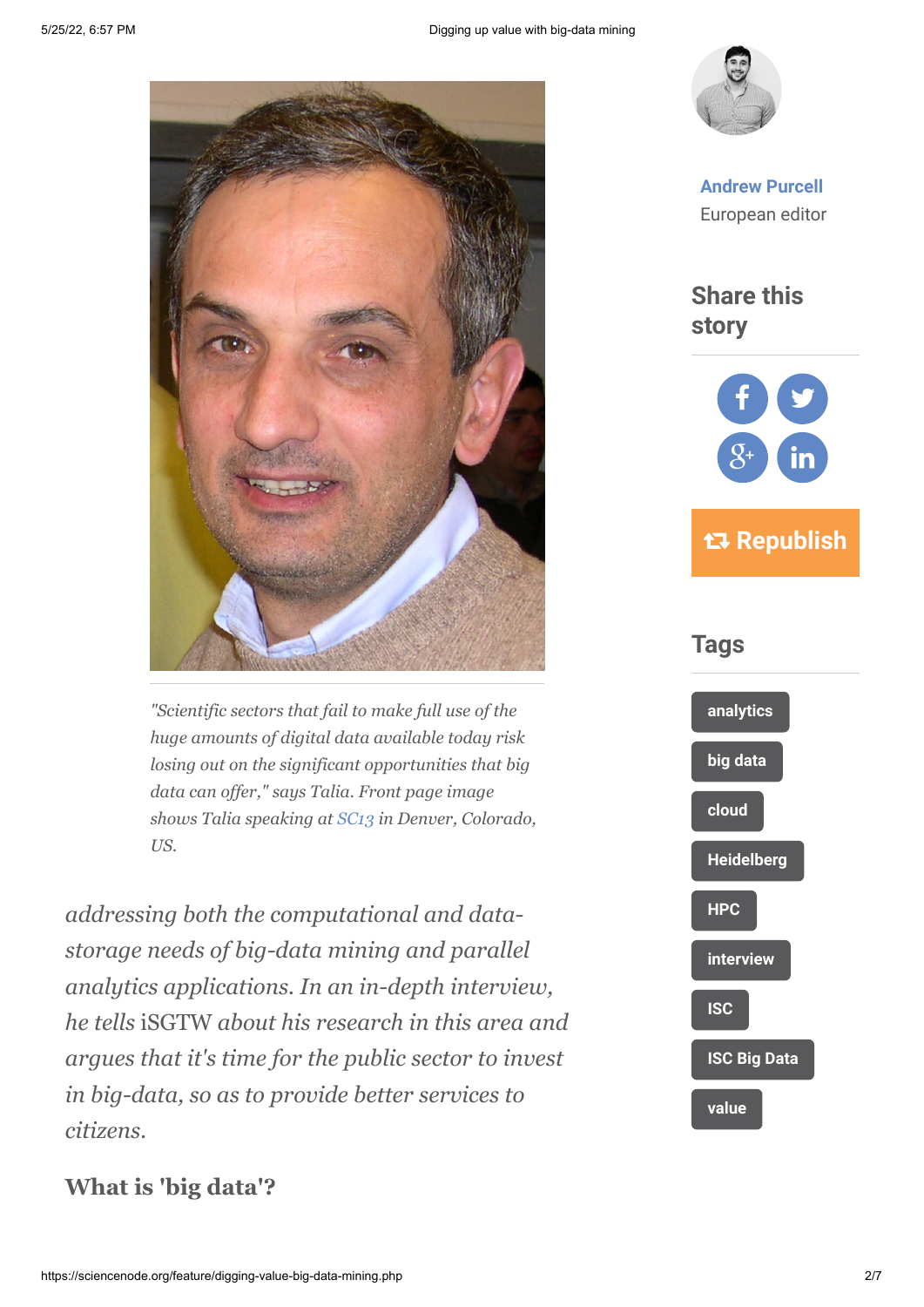Many definitions have been proposed for this term. Most of them, however, refer to the features [identified by Doug Laney in the short META Group](http://blogs.gartner.com/doug-laney/files/2012/01/ad949-3D-Data-Management-Controlling-Data-Volume-Velocity-and-Variety.pdf) report he wrote in 2001: big volume, big velocity, and big variety (even if the term big data was not actually used in that report). In more detail, big data refers to massive, heterogeneous, and often unstructured digital content that is difficult to process using traditional data-management tools and techniques.

The proliferation of data warehouses, webpages, audio and video streams, tweets, posts and blogs is generating a massive amount of complex and pervasive digital data. This trend created the big data phenomenon. However, we should recognize that data itself is not necessarily important *per se*. Data is only important if we are able to extract value from it, thus adding the fourth 'v' to big data.

## **So, how can value be extracted from all this data then?**

Extracting useful knowledge from huge digital datasets requires smart and scalable analytics algorithms, services, programming tools, and applications. Advanced data-mining techniques and associated tools can help to extract information from big, complex datasets. This can be useful in enabling businesses and research collaborations alike to make informed decisions.

The combination of big-data analytics and knowledge-discovery techniques with scalable computing systems is an effective strategy for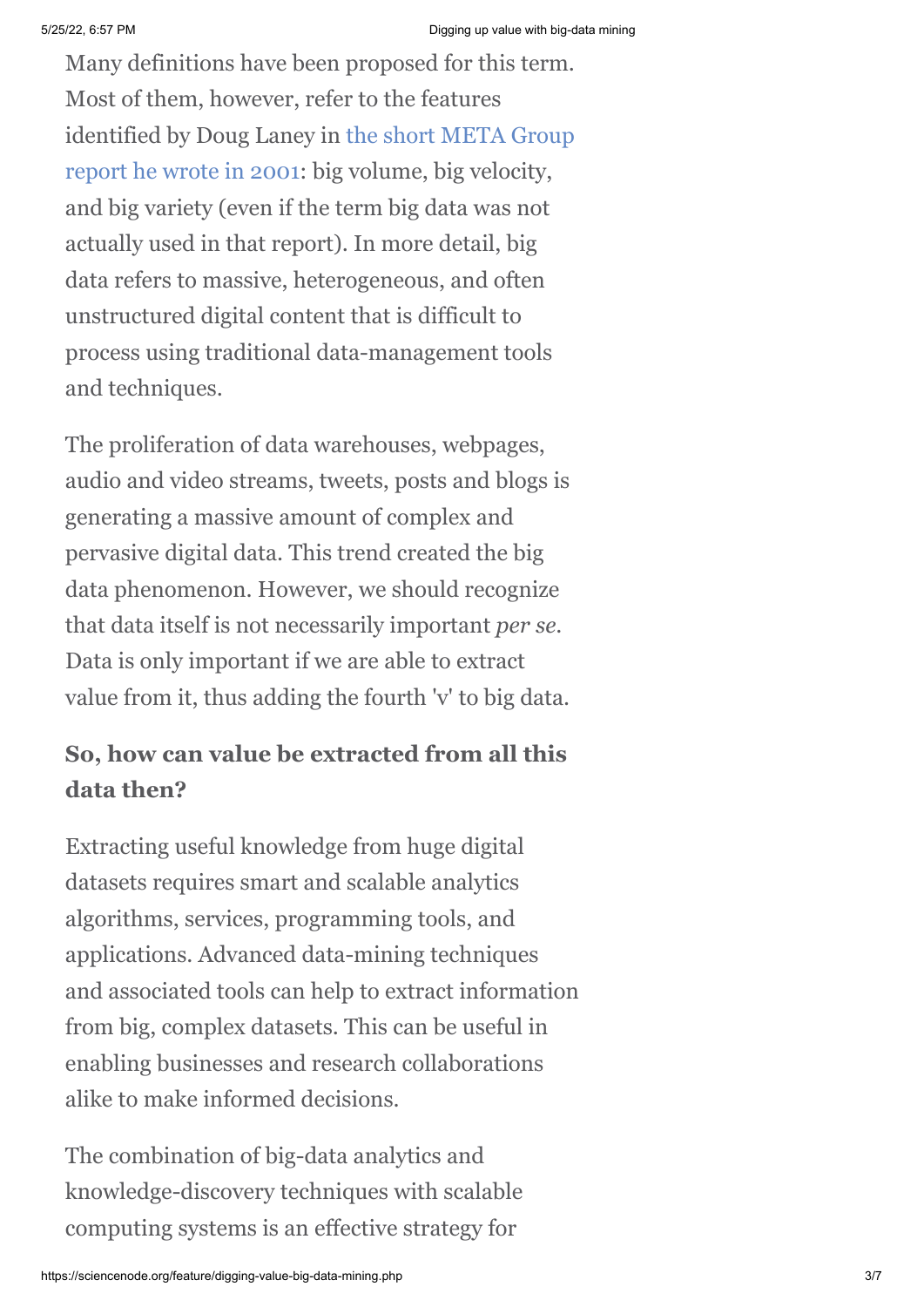producing new insights in a shorter period of time. Big data analytics use compute-intensive datamining algorithms that require efficient highperformance processors to produce timely results.

## **What role does cloud computing have to play?**

Among other scalable storage and computing platforms, cloud computing infrastructures serve as an effective platform for addressing both the computational and data-storage needs of big-data analytics applications.

Much big data already resides in the cloud, and this trend will increase in the future. For example, Gartner estimates that, by 2016, more than half of large companies' data will be stored in the cloud. This trend requires that clouds become the infrastructure for implementing pervasive and scalable data-analytics platforms.

Although not many cloud-based analytics platforms are available today, current research work anticipates that they will become common within a few years. Some current solutions are based on open-source systems, while others are proprietary solutions provided by big companies and start-ups.

As more such platforms emerge, researchers will port increasingly powerful data-mining programming tools and applications to the cloud, exploiting complex and flexible software models such as [MapReduce](http://en.wikipedia.org/wiki/MapReduce) and the distributed workflow paradigm. My colleagues and I from the University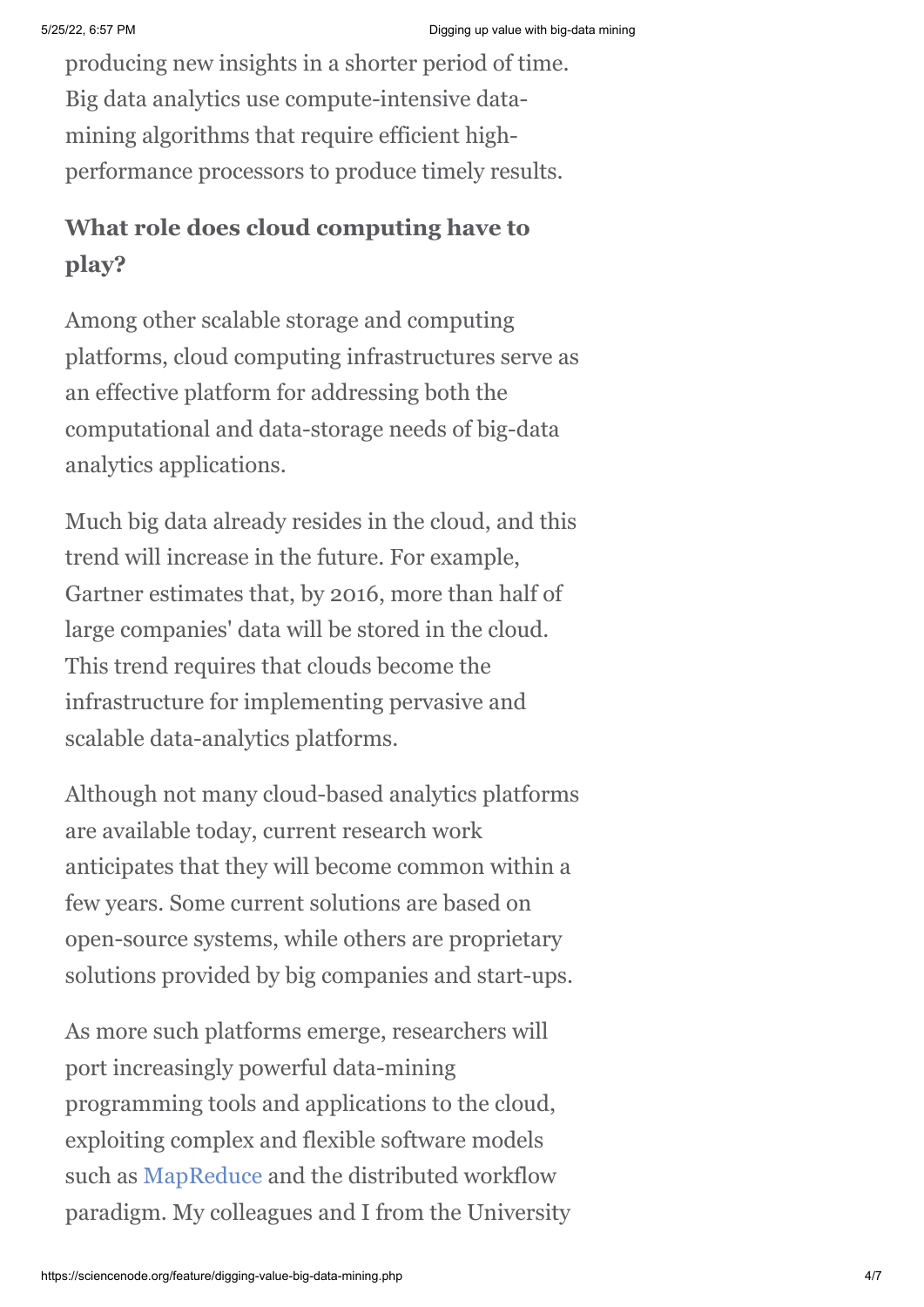of Calabria have created one such data-analysis [platform, which is delivered through a software-as](http://en.wikipedia.org/wiki/Software_as_a_service)a-service (SaaS) model and is targeted at business users. It is now being further developed through the start-up company we founded together called [DtoK Lab.](http://scalabledataanalytics.com/)

## **How, in your view, is big data changing scientific research?**

Solving problems in science and engineering was the first motivation for inventing computers. Today, they are still the main areas in which innovative solutions and technologies are being developed and applied. As the data scale increases, we can address new challenges and attack everlarger problems. New discoveries will be achieved and more accurate investigations can be carried out due to the increasingly widespread availability of large amounts of data. Scientific sectors that fail to make full use of the huge amounts of digital data available today risk losing out on the significant opportunities that big data can offer.

## **And how is it changing wider society, including business?**

Perhaps private companies and big internet players such as Facebook, Google, and eBay are the main users and beneficiaries of big-data management and analysis. They are using it to improve their businesses and increase customer fidelity. In my view, it's now time for the public sector to invest in big-data collection and analysis, too. This could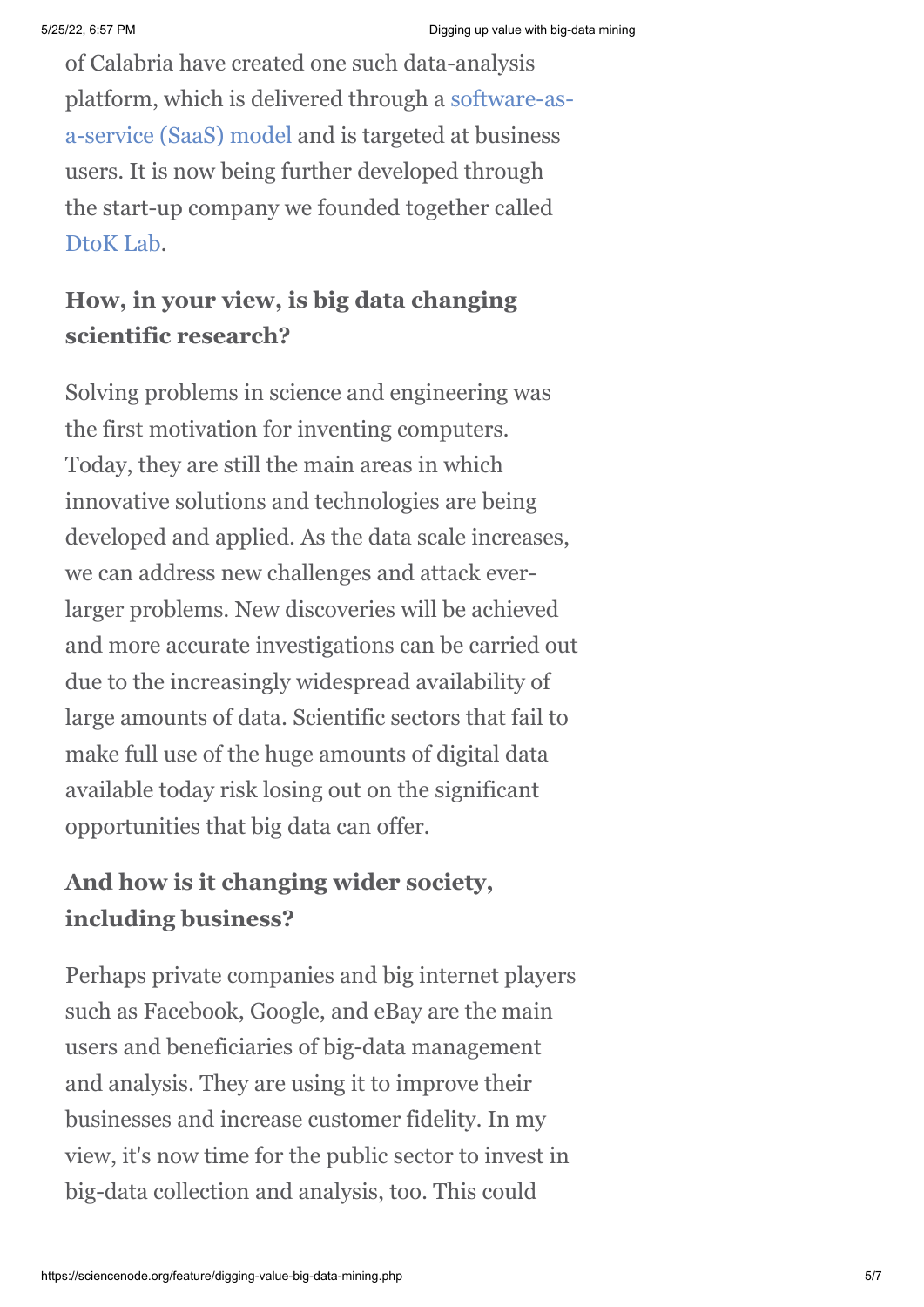improve the quality of life of citizens and the efficiency of public administrations.

The use of cloud for big-data management and analysis represents a good investment for governments. In Europe, for example, big-data analysis should be used for social goods, such as disease prevention and control, public security, pollution prevention, and other public services.

## **Finally, are there any presentations or discussions that you're particularly looking forward to attending at the ISC Big Data event?**

Yes, there are many. I'm especially excited about the talks on the convergence of big-data analytics and high-performance computing systems, as well [as Dirk Slama's keynote speech addressing the](http://www.isc-events.com/bigdata14/keynote-the-internet-of-things.html) impact of big-data analytics on the 'internet of things'. The big-data case studies session should also provide some useful insights, as should the sessions on security and privacy.

I plan to attend the ISC Cloud event immediately beforehand, too. I am really interested in some of the talks that will focus on cloud in relation to various big-data issues, systems and applications. I am sure these sessions will be helpful in gaining a more complete overview of the state of the art in the key areas of big data and cloud computing.